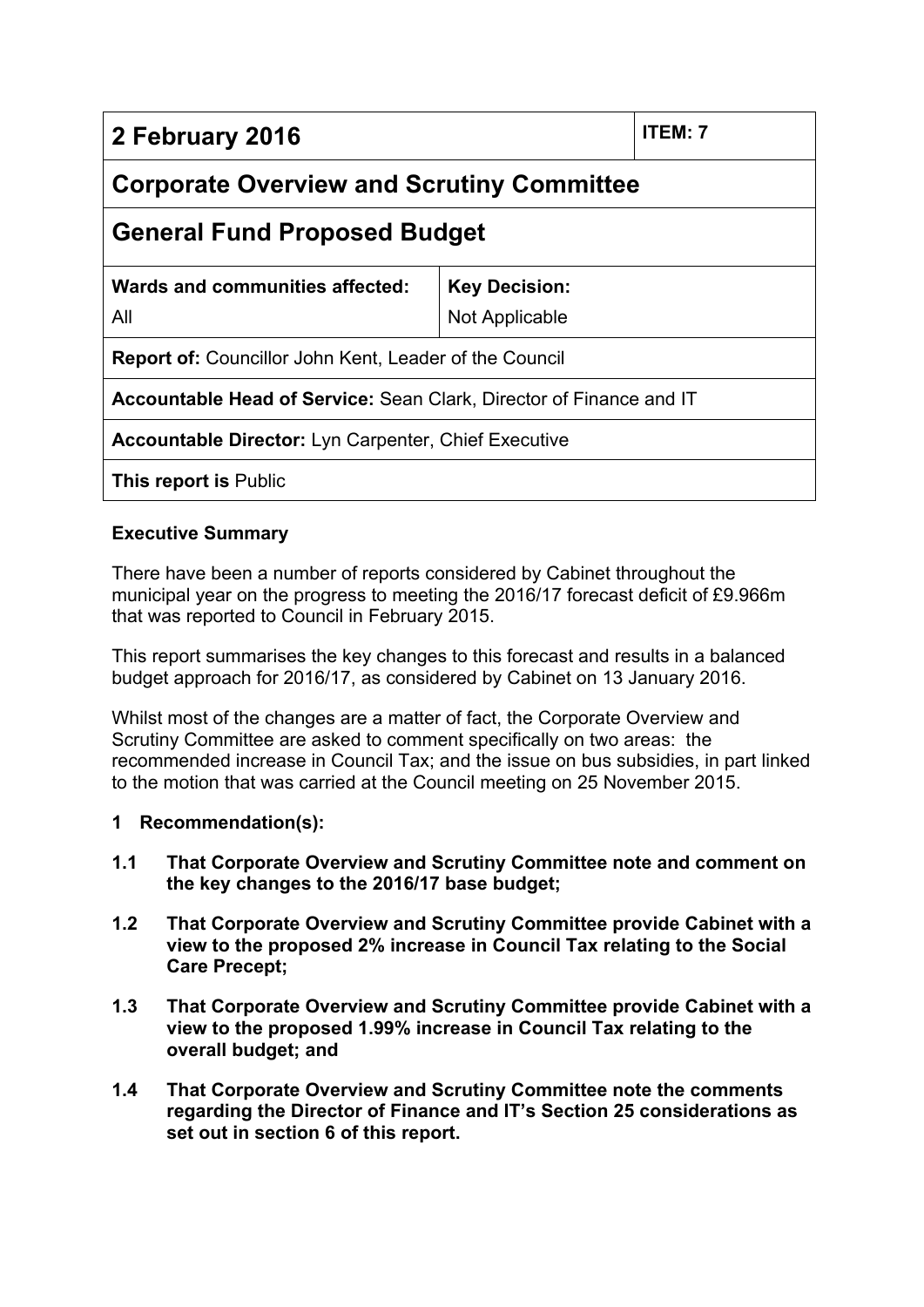# **2 Shaping the Council**

- 2.1 The Comprehensive Spending Review (CSR) announced on 25 November 2015 and the subsequent grant announcement on 17 December 2015 was very clear on a number of financial points:
	- a) That, as Thurrock Council has budgeted, the Revenue Support Grant (RSG) will be abolished over the life of this parliament through a continuation of year on year reductions in addition to the £29m lost between 2010/11 and 2015/16;
	- b) That, as a result of this, Council's will be reliant on raising necessary funding locally through Council Tax, Business Rates and other Income Generation;
	- c) That Business Rates collected in any one area will still be subject to tariffs and top ups – in other words, for Thurrock Council, the Council will still have to pay a significant proportion of the Business Rates it collects to central government for redistribution; and
	- d) That, as a result of more Business Rates being available to councils nationally, there will be added obligations for councils to meet. These new duties have not yet been announced and will be subject to consultation over the coming months but it is likely that any increased funding will be absorbed by these new requirements.
- 2.2 It is clear from the above that councils will have to rely more on local income generation, particularly from Council Tax, to meet a growing range of services going forward. Members will be required to consider difficult challenges throughout 2016, the first being the need to agree Council Tax increases for 2016/17 and these are set out later in this report.
- 2.3 It will also be essential that 2016/17 includes a budget provision for the preparation that will be required to:
	- a) Increase income through both existing charges and securing additional income streams;
	- b) Continue the work on rationalising the Council's assets to reduce costs and maximise income potential;
	- c) Drive efficiencies through better ways of working;
	- d) Finance spend to save initiatives;
	- e) Investigate and implement new Delivery Models; and
	- f) Finance organisational change where necessary.
- 2.4 The proposals in this report include a budget for this purpose.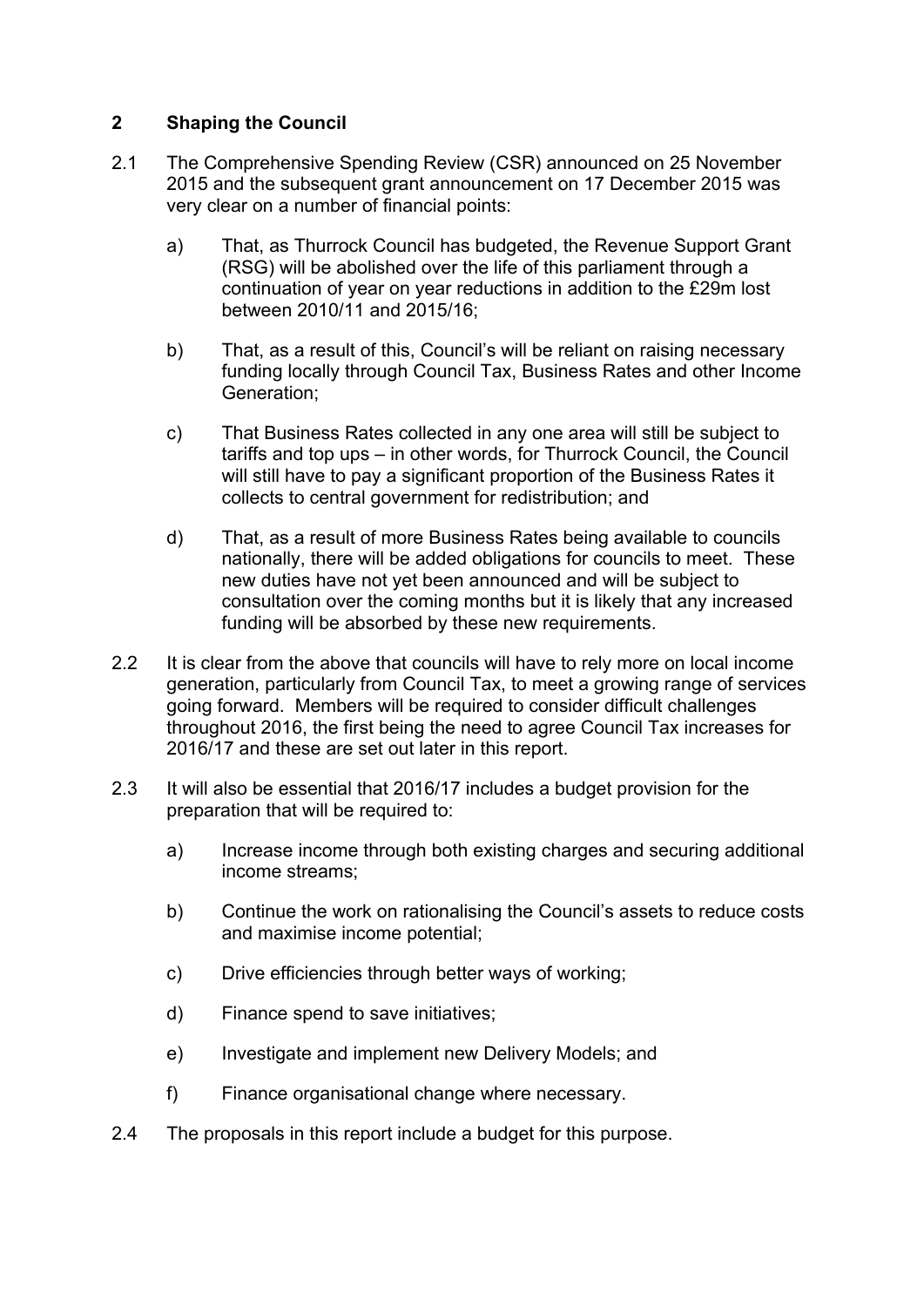## **3 Provisional Grant Settlement**

- 3.1 The 2016/17 provisional finance settlement represents the fourth year in which the Business Rates Retention (BRR) scheme is the principal form of local government funding. As in the previous three years, the provisional settlement provides authorities with a combination of provisional grant allocations and their baseline figures within the BRR scheme.
- 3.2 The provisional figures are expected to be confirmed in late January/early February 2016 (within the final settlement announcement).
- 3.3 A new methodology for determining authorities' Revenue Support Grant (RSG) allocations has been proposed within the provisional settlement. Rather than applying the same percentage cut to all authorities, the new approach takes into account individual authorities' council tax raising ability and the type of services provide.
- 3.4 Even considering the above, the reductions to Thurrock Council's grant support are significant and further support the need for change going forward:

| <b>Financial Year</b> | £m<br>Reduction |
|-----------------------|-----------------|
| 2010/11-<br>2015/16   | 29.0            |
| 2016/17               | 6.5             |
| 2017/18               | 6.0             |
| 2018/19               | 4.0             |
| 2019/20               | 3.9             |
|                       | 49.4            |

- 3.5 In terms of the New Homes Bonus (NHB), it appears that there are no changes to the scheme planned before 2018/19 and the amounts for 2016/17 and 2017/18 would be consistent with authorities receiving allocations as per the current system. However, indications are that there will be reductions in NHB over the life of this settlement and that the scheme itself could well be scrapped.
- 3.6 Thurrock Council had planned on £3.31m in 2016/17 increasing to £4.345m in 2019/20. This has proven to be optimistic due to a lower number of properties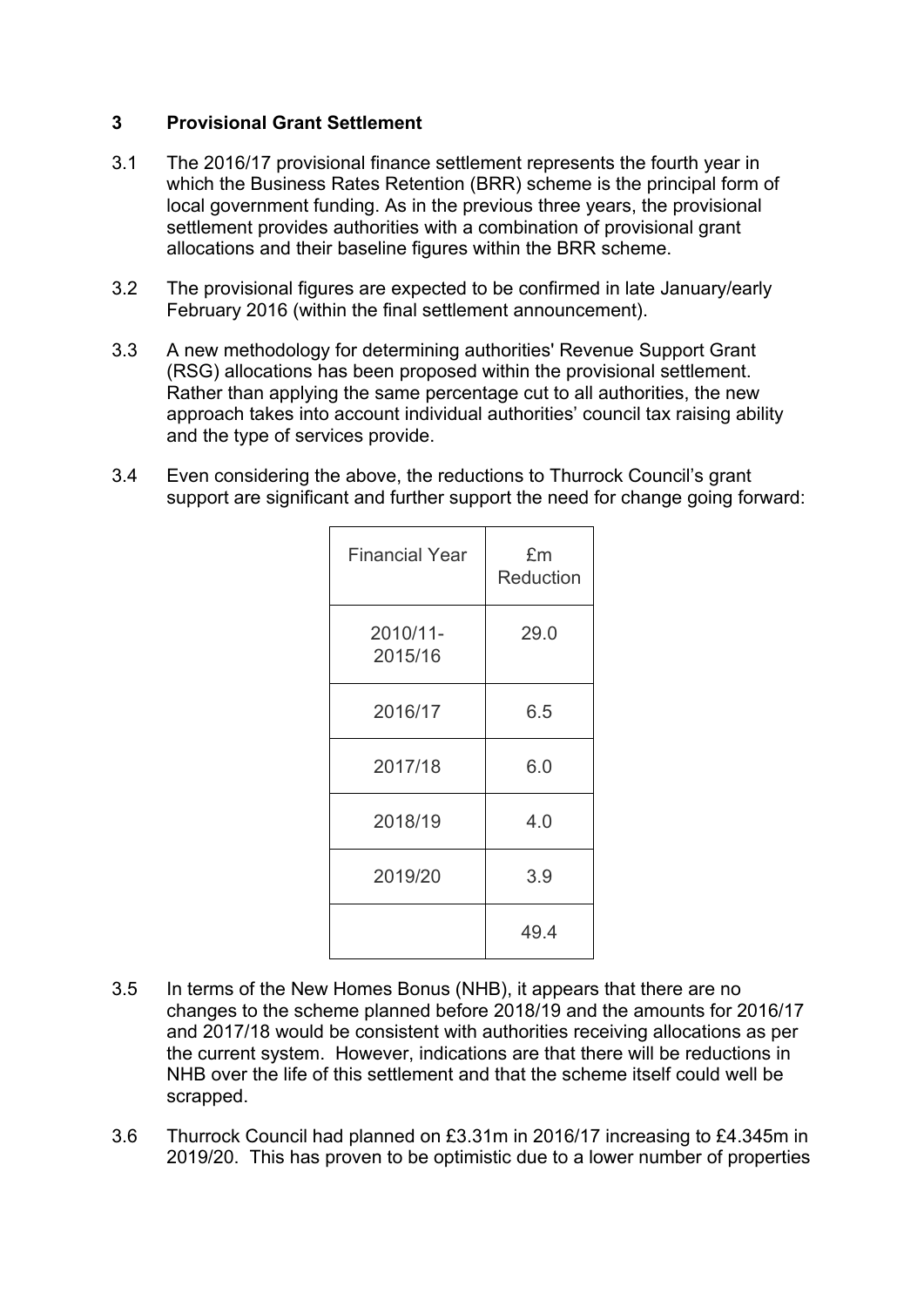being brought into use and the MTFS will be adjusted to reflect these reduced amounts.

- 3.7 Although there are indications that any future reductions in NHB will be redistributed, the basis and mechanism for this is unknown. As such, the revised MTFS to be presented in February will look to phase out the dependency on this funding stream and this is in keeping with the direction towards financial self-sustainability.
- 3.8 Public Health Grant There remains some uncertainty over the level of cut in the Public Health Grant (PHG) next year. The Autumn Statement confirmed that the ring fence would continue for a further 2 years – 2016/17 and 2017/18 but then stated that the PHG would be reduced by approximately 4%. It is not clear whether this 4% reduction is in addition to the in-year cut of 6.2% imposed during this financial year or is the final reduction. The Department of Health has also recently consulted on a new formula for distributing the PHG – based more on local need rather than previous PCT expenditure levels. A needs based formula would benefit Thurrock but it is not clear when this will be introduced. A further report on the PHG will be submitted to Health and Well-Being Scrutiny Committee when the position is clearer but in line with the previous policy any reductions in the PHG will have to come out of the services commissioned by the PHG.
- 3.9 There is no additional Better Care Funding (BCF) in 2016/17. Although the provisional settlement demonstrated growth for the BCF by 2019/20 it should be remembered that the current BCF was formed from existing council and CCG budgets. There has been no clarification as yet as to whether this is new funding or not.
- 3.10 There was no additional funding, through the RSG or new burdens funding, for other financial liabilities that the Council faces next year as a result of government legislation:
	- a) Changes to National Insurance and the introduction of the Apprentice Levy increases costs by circa £0.5m; and
	- b) The minimum wage increases has been estimated to impact Adult Social Care contract provision by £1.5m.

### **Council Tax**

- 3.11 The grant announcement confirmed that there would no longer be a freeze grant offered to councils. As the MTFS had assumed a grant would be available, this makes the Council's financial position worse by £0.6m.
- 3.12 The government's spending power calculation for all councils with adult social care responsibility assumes increases of 3.75% representing a general council tax increase of 1.75% per annum over the life of the settlement, in line with CPI, plus the additional 2% Social Care precept. This is a complete reversal from previous government policy on council tax with the settlement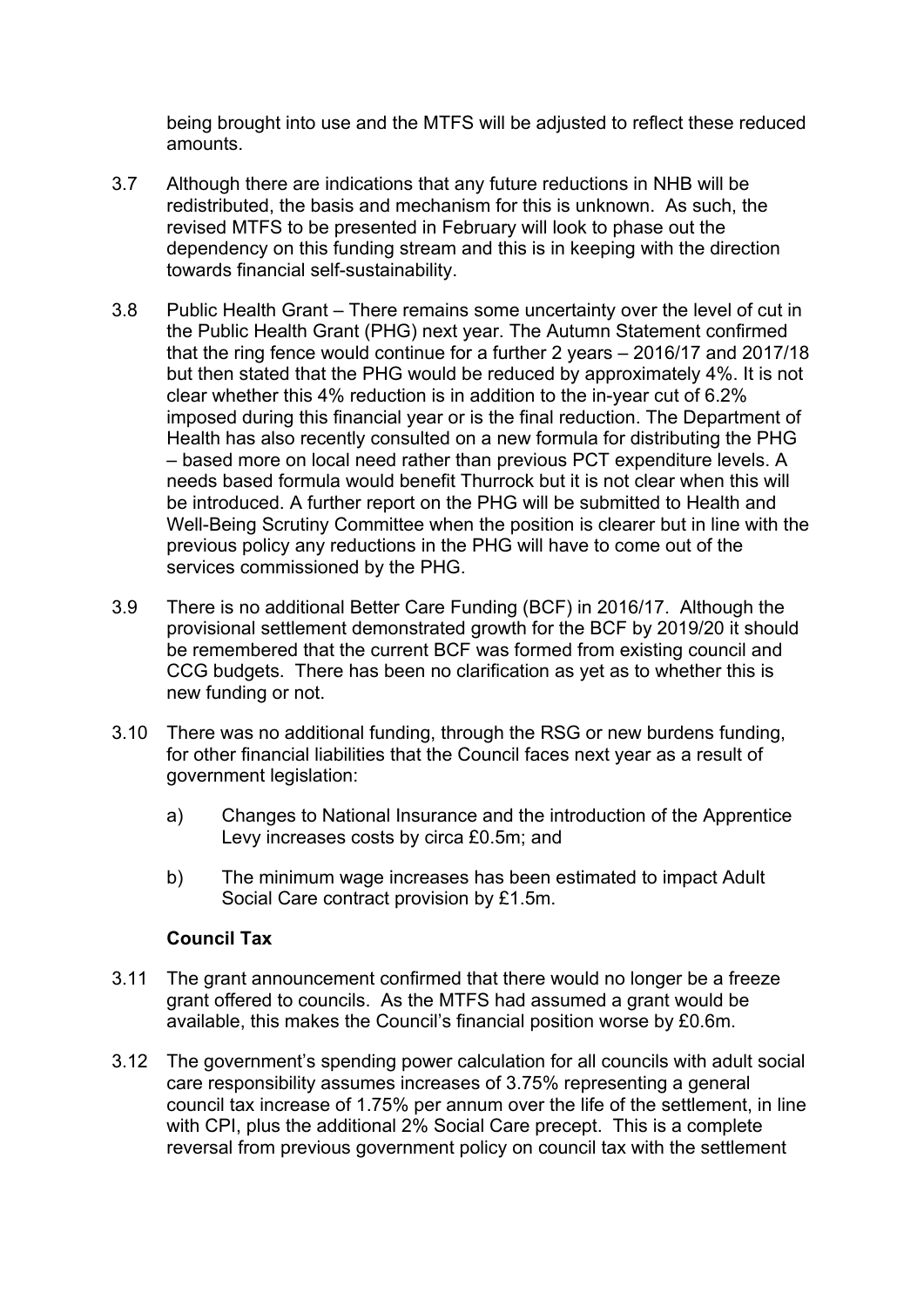assuming increases in Council Tax for both general purposes and for the additional 2% available under the Social Care precept.

- 3.13 When considering Council Tax increases, Members should be aware of Thurrock Council's position nationally in terms of the funding available to it to provide the wide range of services, including the need to manage increases in demand for both Children's and Adults' Social Care whilst also needing to meet further pressures from those government decisions set out in paragraph 3.10.
- 3.14 Out of 55 Unitary Authorities, Thurrock Council has the third lowest Council Tax Band D. Then, out of the lowest ten Council Tax Unitary Authorities, Thurrock Council:
	- a) Is only able to raise the third lowest amount of Council Tax;
	- b) Receives the third lowest level of RSG;
	- c) Has the third lowest net budget; and
	- d) Has the fifth lowest net budget per head of population.
- 3.15 This clearly demonstrates that the Council has one of the lowest levels of budgets in the Country for the range of services the Council must provide, before even considering any discretionary services that Members may want to provide.
- 3.16 For Thurrock Council, a referendum will be triggered where council tax is increased by 4% or more above the authority's relevant basic amount of council tax for 2015/16. Due to the loss of assumed freeze grant and the Council's low budget base as set out in paragraphs 3.14 and 3.15, **a 3.99% increase is recommended** that will raise some £2.2m in 2016/17 and make some headway towards the more difficult task of balancing 2017/18 and beyond.
- 3.17 A 3.99% increase in Council Tax equates to £44.82 for a Band D property in Thurrock. Some 70% of properties in Thurrock are Bands A-C where the increase ranges from £29.88 - £39.84 per year or £0.57 - £0.77 per week. The table below sets out the impact on the various bands for Thurrock households:

| <b>Thurrock Only</b> |                            |       |          |               |  |
|----------------------|----------------------------|-------|----------|---------------|--|
| <b>Band</b>          | 2015/16<br><b>Increase</b> |       | 2016/17  | <b>Weekly</b> |  |
| A                    | 749.76                     | 29.88 | 779.64   | 0.57          |  |
| B                    | 874.72                     | 34.86 | 909.58   | 0.67          |  |
| C                    | 999.68                     | 39.84 | 1,039.52 | 0.77          |  |
| D                    | 1,124.64                   | 44.82 | 1,169.46 | 0.86          |  |
| E.                   | 1,374.56                   | 54.78 | 1,429.34 | 1.05          |  |
| F                    | 1,624.48                   | 64.74 | 1,689.22 | 1.25          |  |
| G                    | 1,874.40                   | 74.70 | 1,949.10 | 1.44          |  |
| н                    | 2,249.28                   | 89.64 | 2,338.92 | 1.72          |  |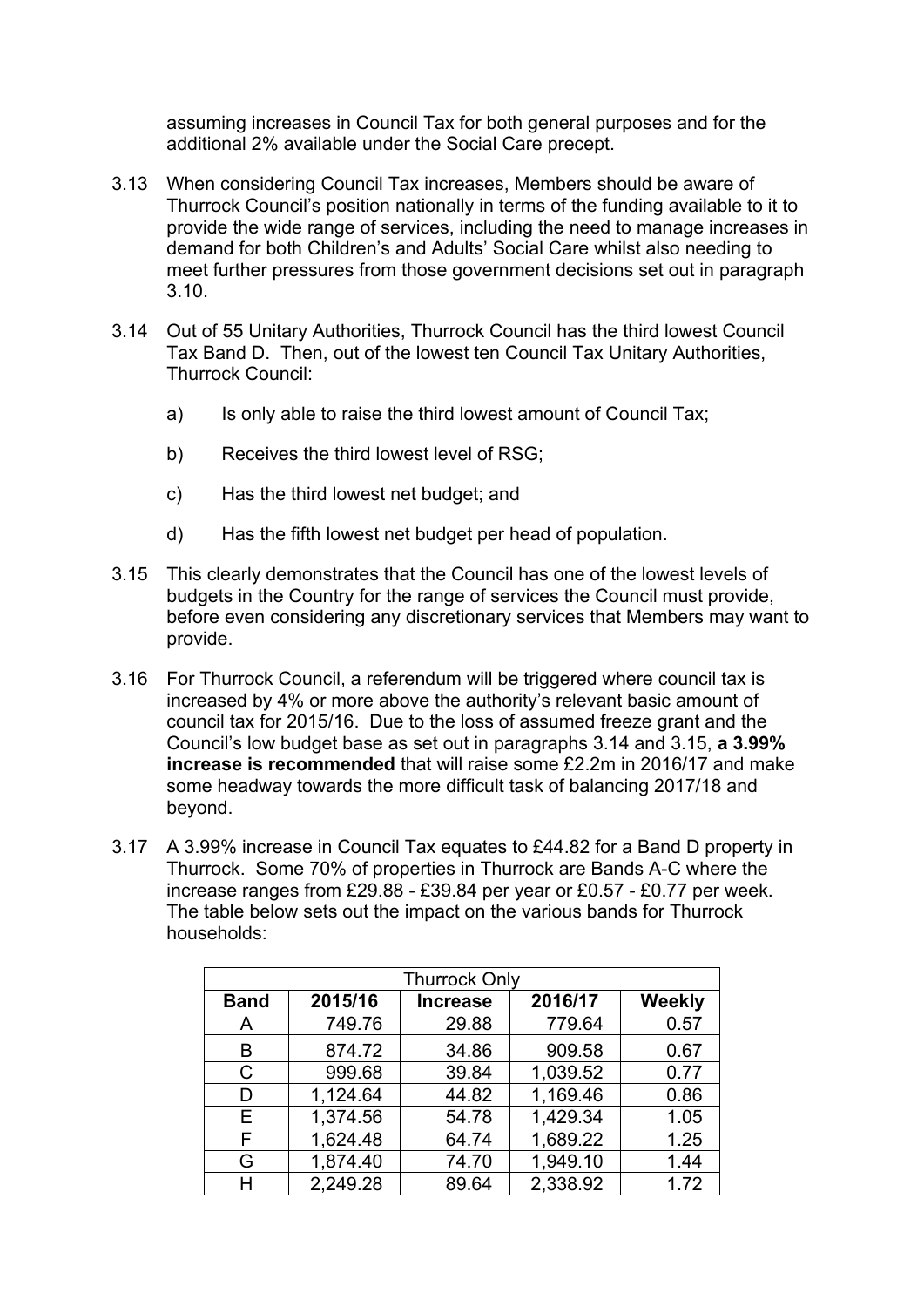- 3.18 In a survey carried out amongst Municipal and Unitary Treasurers in early January, there were two specific questions and these are set out below along with the response:
	- a) Is your Council minded to increase Council Tax by 2% for Adult Social Care?

| Yes       | 76.19%    |
|-----------|-----------|
| N٥        | 1.59%     |
| Undecided | $22.22\%$ |

b) In addition, is your Council minded to increase the general Council Tax element?

| No Increase     | 6.82%  |
|-----------------|--------|
| $0.00 - 0.99\%$ | 4.55%  |
| 1.00 – 1.49%    | 0.00%  |
| $1.50 - 2.00\%$ | 70.45% |
| Undecided       | 18.18% |

3.19 This survey demonstrates a strong approach nationally that reflects the recommendations being put forward for the 2016/17 budget.

### **4 Changes to the 2016/17 Budget**

- 4.1 Recent years have seen a number of consultations across all services that have proposed a wide range of service reductions and price increases.
- 4.2 Whilst all of the Overview and Scrutiny Committees have received reports on fees and Charges that has also set out a more challenging income generation target, this budget proposes no further budget reductions to front line services but instead, provides the time and a budget to prepare the Council for the financial challenges to be met from 2017/18.
- 4.3 The table below sets out the key changes that have either been implemented already or are proposed to bridge the gap of £9.966m as reported to Council in February 2015:

|                            | fm      |                                             |
|----------------------------|---------|---------------------------------------------|
| February 2015              | 9.966   | The MTFS forecast as reported to Council    |
| <b>Social Care Precept</b> | (1.099) | A 2% increase on the current Council Tax    |
|                            |         | level                                       |
| <b>General Council Tax</b> | (1.093) | A 1.99% increase on the current Council Tax |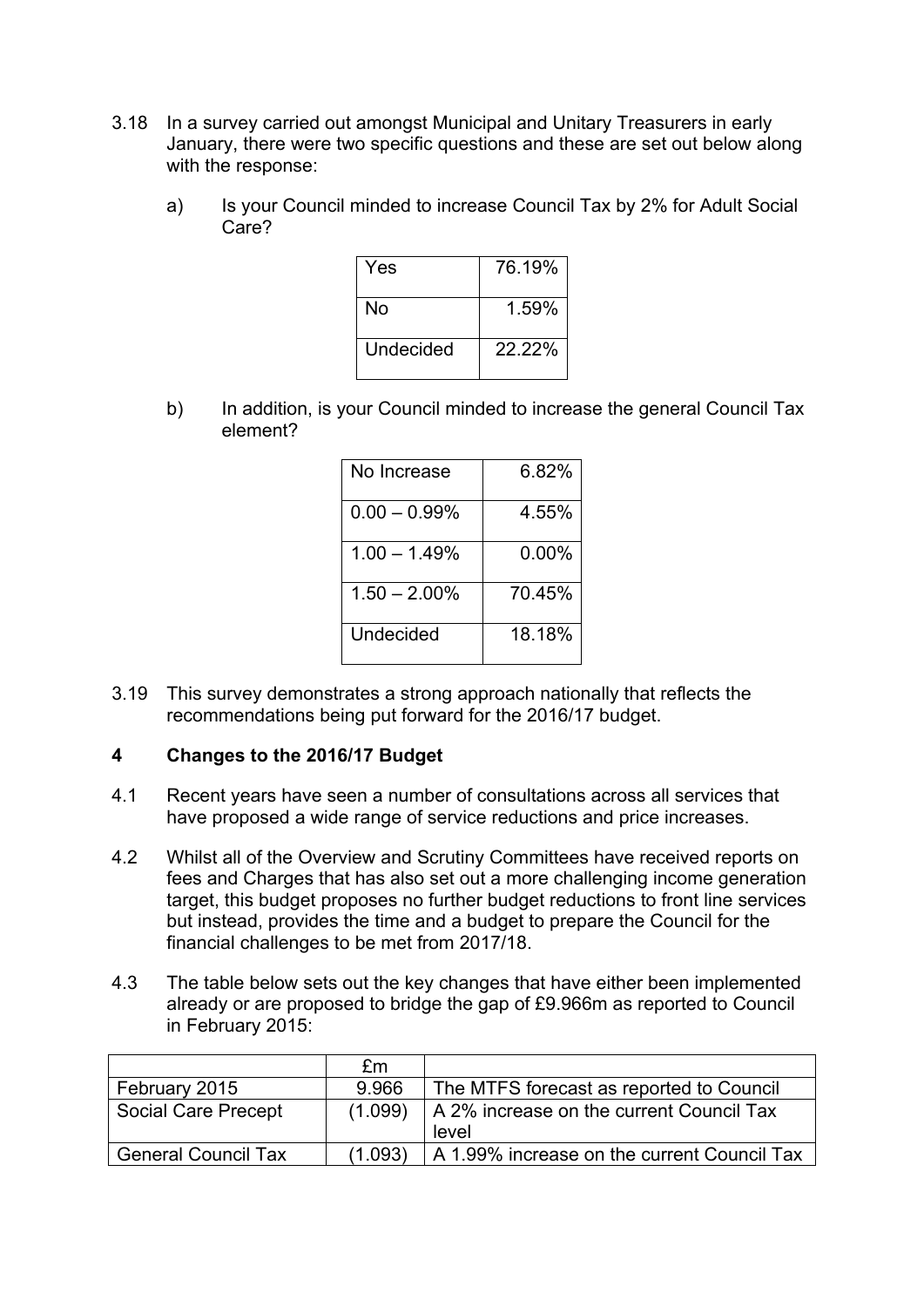|                                                                       | £m      |                                                                                                                                                                                                                                                                                                                               |
|-----------------------------------------------------------------------|---------|-------------------------------------------------------------------------------------------------------------------------------------------------------------------------------------------------------------------------------------------------------------------------------------------------------------------------------|
| Increase                                                              |         | level                                                                                                                                                                                                                                                                                                                         |
| <b>Council Tax Freeze</b><br>Grant                                    | 0.600   | Freeze grant no longer available                                                                                                                                                                                                                                                                                              |
| Grants                                                                | (1.746) | An improved position on estimated<br>settlement                                                                                                                                                                                                                                                                               |
| <b>Prior Year Council Tax</b><br>and Business Rates<br>Reconciliation | (1.121) | Every year the Council has to estimate the<br>surplus or deficit in terms of amounts<br>collected against originally estimated. There<br>are still significant pressures on Business<br>Rate appeals that leaves the Business Rate<br>position in deficit but the Council Tax position<br>continues to have a positive impact |
| Increased Income<br>Generation                                        | (0.700) | As reported to the various Overview and<br>Scrutiny Committees, an additional £0.5m<br>has been built into the base budgets over<br>increases that had already been targeted.<br>This is an essential component of the<br>Council's move towards financial self-<br>sustainability                                            |
| Pay Related                                                           | 1.048   | Recognises the inclusion of Serco as<br>Thurrock workforce, the changes to NI and<br>the Apprentice Levy                                                                                                                                                                                                                      |
| Inflation                                                             | (1.018) | Reductions in contract and utility inflation<br>provisions recognising the low rates and cost<br>reductions                                                                                                                                                                                                                   |
| Treasury                                                              | (4.054) | The Council has been proactive in achieving<br>technical accounting efficiencies such as an<br>annual reduction in the Minimum Revenue<br>Provision and also making significant<br>increases in investment income through<br><b>CCLA and Gloriana</b>                                                                         |
| <b>Environmental Services</b>                                         | 1.460   | Includes the decision not to implement the<br>charge for green bins and the increased<br>costs arising from the closure of the recycling<br>facility.                                                                                                                                                                         |
| Serco                                                                 | (3.400) | The net saving resulting from the termination<br>of the Serco contract                                                                                                                                                                                                                                                        |
| Growth                                                                | 1.500   | The MTFS assumes annual increases for<br>demographic growth of £3m. However, with<br>the increase in the minimum wage and<br>unprecedented increases in demands for<br>both Children's and Adults' Social Care,<br>further provision is required                                                                              |
| <b>Staffing Cost</b><br><b>Reductions</b>                             | (1.200) | Savings have been identified through the<br>senior management restructure, the savings<br>from the Serco management that did not<br>transfer to the Council and the opportunities<br>to achieve efficiency savings from Thurrock                                                                                              |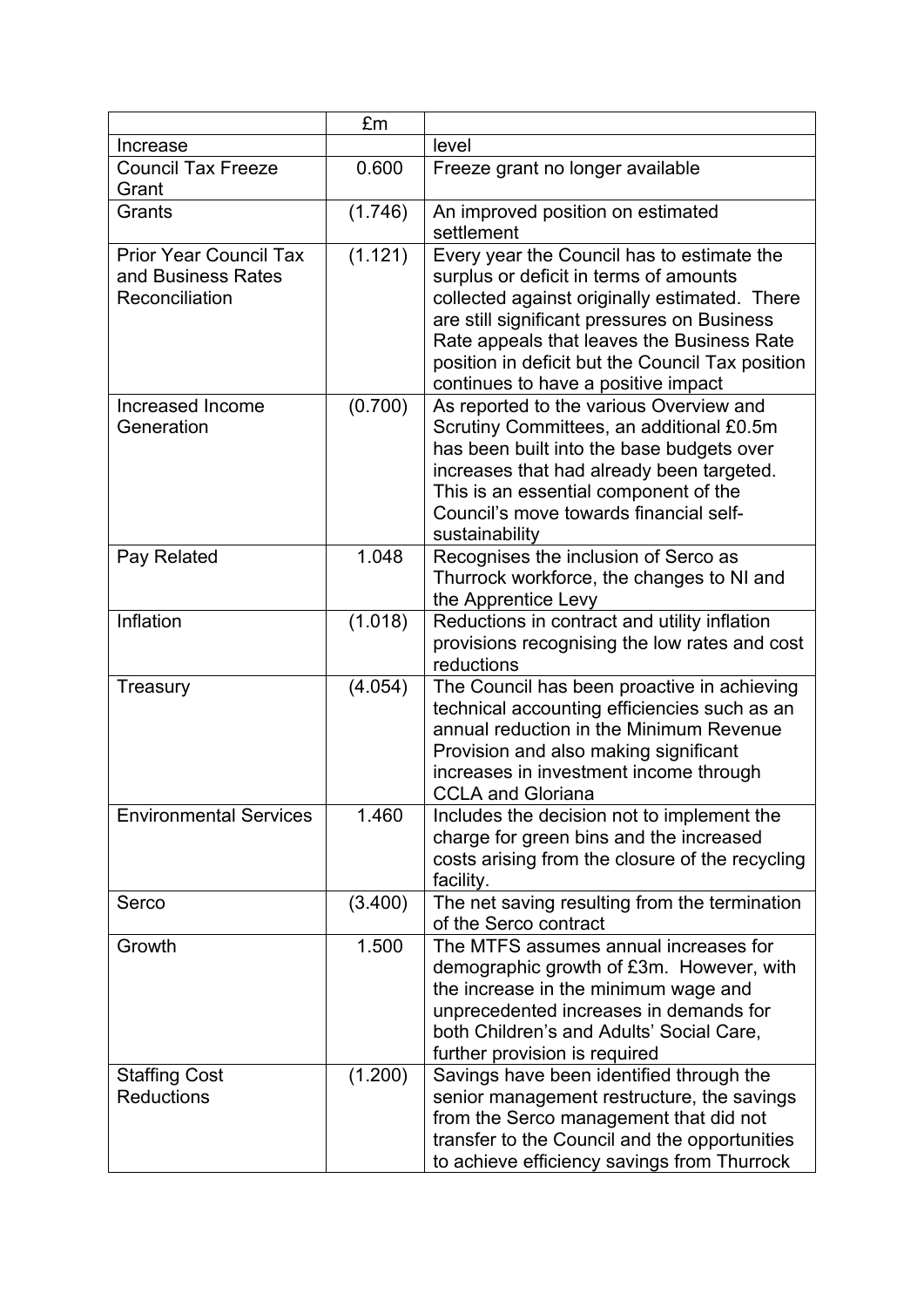|                      | £m      |                                                                                                                                                                                                                                                                                                                                                                                                                                                                                                                                                                                           |
|----------------------|---------|-------------------------------------------------------------------------------------------------------------------------------------------------------------------------------------------------------------------------------------------------------------------------------------------------------------------------------------------------------------------------------------------------------------------------------------------------------------------------------------------------------------------------------------------------------------------------------------------|
|                      |         | Online                                                                                                                                                                                                                                                                                                                                                                                                                                                                                                                                                                                    |
| <b>Bus Subsidies</b> | 0.190   | The issue of bus subsidies has been the<br>subject of a motion at Council on 25<br>November 2015 and it was also raised as a<br>concern in a budget consultation meeting<br>with the Community Forums on 20 January<br>2016.<br>Tenders have now been received back and<br>have included the following:<br>- Service 11 to offer a 90 minute service<br>including Horndon on the Hill;<br>- Service 374 to offer a 90 minute service<br>commercially with a de minimus payment<br>from the Council; and<br>- Service 14 to offer Fobbing a limited<br>service to Corringham and Basildon. |
| Other                | 0.252   | Other minor amendments in terms of<br>technical items, Council Tax base<br>assumptions, etc                                                                                                                                                                                                                                                                                                                                                                                                                                                                                               |
| <b>Balance</b>       | (0.415) | Available to finance the various initiatives<br>required towards financial self-sustainability                                                                                                                                                                                                                                                                                                                                                                                                                                                                                            |

- 4.4 It is clear from the table above that, if the Council is to balance the budget for 2016/17 without having to make further reductions to services, the Council Tax increases are required.
- 4.5 Any reduction in the first instance would reduce the budget required for change as set out in paragraph 2.3 and would then require budget reductions to service budgets. The first service reduction would have to be the reinstated bus subsidies budget as it is a previously agreed saving and an area not yet contractually committed.

# **5 Medium Term Financial Strategy (MTFS)**

# **The Medium Term**

- 5.1 As previously reported, the Council faces a further £25.5m over the period 2017/18 to 2019/20, with a pressure of £11.1m in 2017/18 alone.
- 5.2 Should the above position for 2016/17 be realised, this would provide a reduction to the pressure in 2017/18 and there may well be further changes as a result of the indicative grant settlements for future years that have been issued.
- 5.3 These will all be set out in a revised MTFS in February 2016 but what is already clear is that a significant reduction to the Council's net expenditure is required.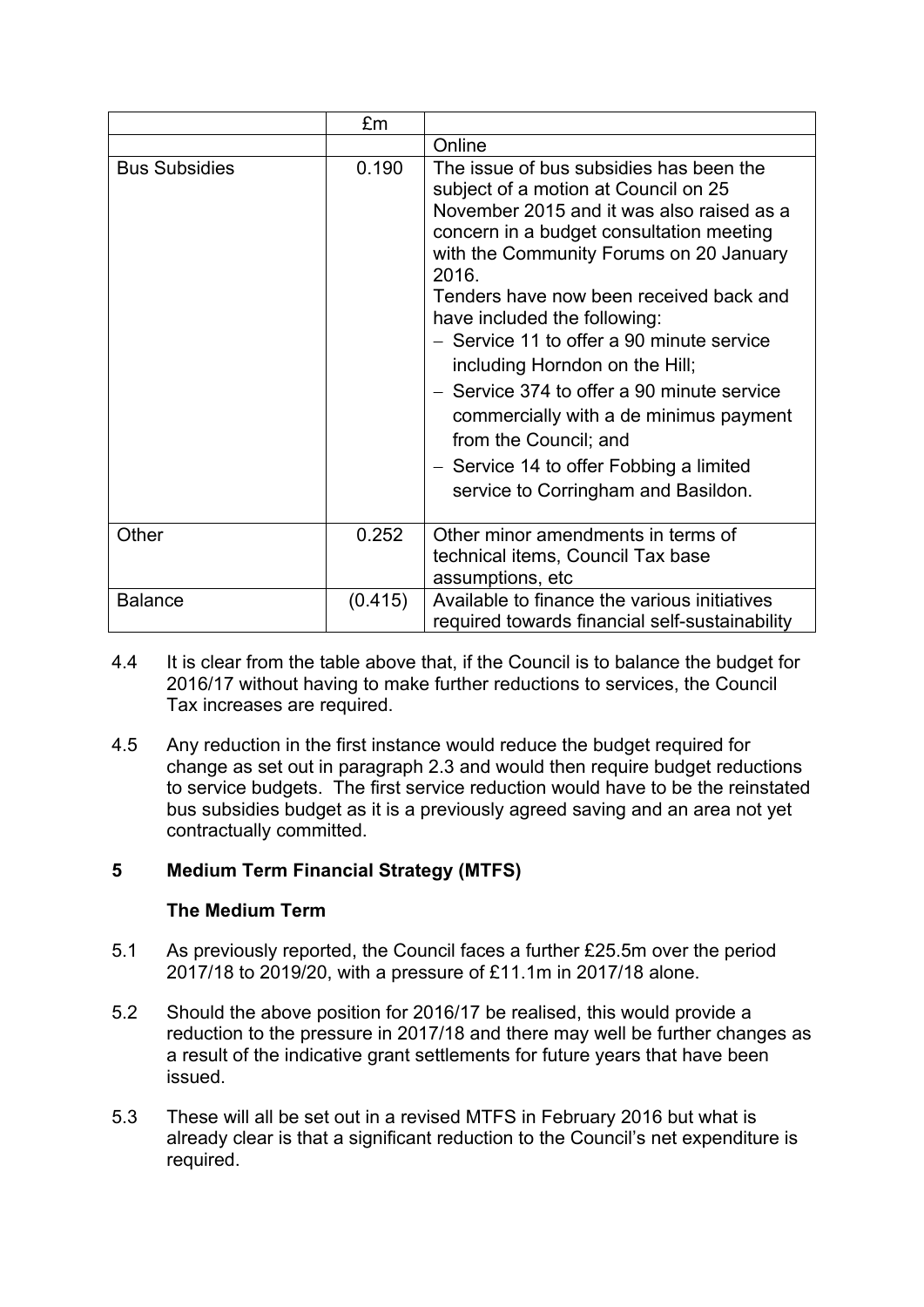5.4 It is clear that both revenue and capital investment will be required over the coming months to support the levels of change required to meet these medium term pressures. The contingent sum set out in previous paragraphs along with strong control of growth pressures is essential to achieve this.

## **6 Section 25 Statement**

- 6.1 When setting the Council Tax and budget, the Council has a statutory obligation to consider the Responsible Financial Officer's (S151's) Section 25 Statement. This statement sets out the robustness of the budget set but also whether the S151 Officer has confidence in the future financial position of the Council.
- 6.2 When making this judgement, the S151 Officer will consider the Council's position on Council Tax, the ability to make cost saving decisions and the robustness of plans for the future.
- 6.3 This meeting of the Overview and Scrutiny Committee and the Cabinet meeting on 10 February 2016 will inform this opinion.

# **7 Issues, Options and Analysis of Options**

7.1 The issues and options are set out in the body of this report in the context of the latest MTFS and informed by discussions with the Leader of the Council, Group Leaders and Directors' Board.

### **8 Reasons for Recommendation**

8.1 The Council has a statutory requirement to set a balanced budget annually. This report sets out the need to achieve financial self-sustainability and the Committee's views on Council Tax will help shape this.

# **9 Consultation (including Overview and Scrutiny, if applicable)**

- 9.1 This report has been developed in consultation with the Leader, Portfolio Holders and Group Leaders and Directors Board.
- 9.2 Consultation meetings have taken place with the voluntary sector, Community Forum chairs and Business Board in January 2016 to discuss the budget position and savings the Council needs to make in the next few years.
- 9.3 New webpages have been created, with a link from the home page of the Council's website, setting out the reduction in Government grant since 2010, how the Council is funded and things that residents can do to help reduce costs such as recycle and access services online. These pages will be added to throughout the budget planning process and will provide a basis for other communication activity through to budget setting in February including providing information to every household with the Council Tax bills.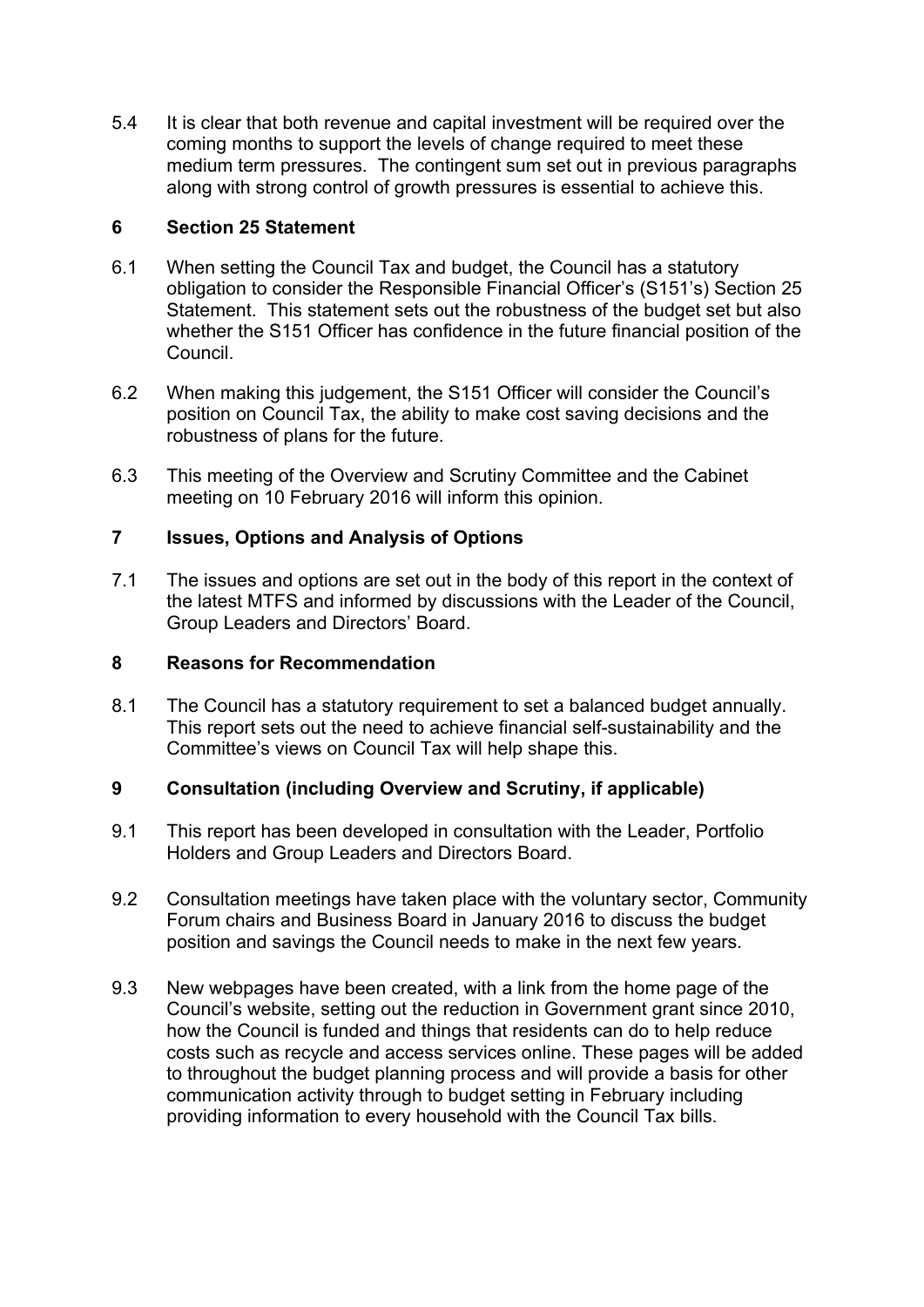#### **10 Impact on corporate policies, priorities, performance and community impact**

- 10.1 The implementation of savings proposals has already reduced service delivery levels and our ability to meet statutory requirements, impacting on the community and staff. Delivering further savings in addition to those previously agreed is particularly challenging in light of the cumulative impact of such a significant reduction in budget and in the context of a growing population and service demand pressures within children's and adult social care and housing, and legislative changes. As such, a new approach aims to establish sustainable and innovative ways of delivering services in the future to mitigate this impact.
- 10.2 There is a risk that some agreed savings may result in increased demand for more costly interventions if needs escalate particularly in social care. This will need to be closely monitored. The potential impact on the Council's ability to safeguard children and adults will be kept carefully under review and mitigating actions taken where required.

## **11 Implications**

# 11.1 **Financial**

Implications verified by: **Sean Clark**

# **Director of Finance and IT**

The financial implications are set out in the body of this report.

Council officers have a legal responsibility to ensure that the Council can contain spend within its available resources. Regular budget monitoring reports will continue to come to Cabinet and be considered by the Directors Board and management teams in order to maintain effective controls on expenditure during this period of enhanced risk. Austerity measures in place are continually reinforced across the Council in order to reduce ancillary spend and to ensure that everyone is aware of the importance and value of every pound of the taxpayers money that is spent by the Council.

This report does not just set out the actions required to set the budget for 2016/17 but provides a financial framework to facilitate change going forward.

### 11.2 **Legal**

Implications verified by: **David Lawson**

## **Deputy Head of Legal & Governance - Deputy Monitoring Officer**

There are no direct legal implications arising from this report.